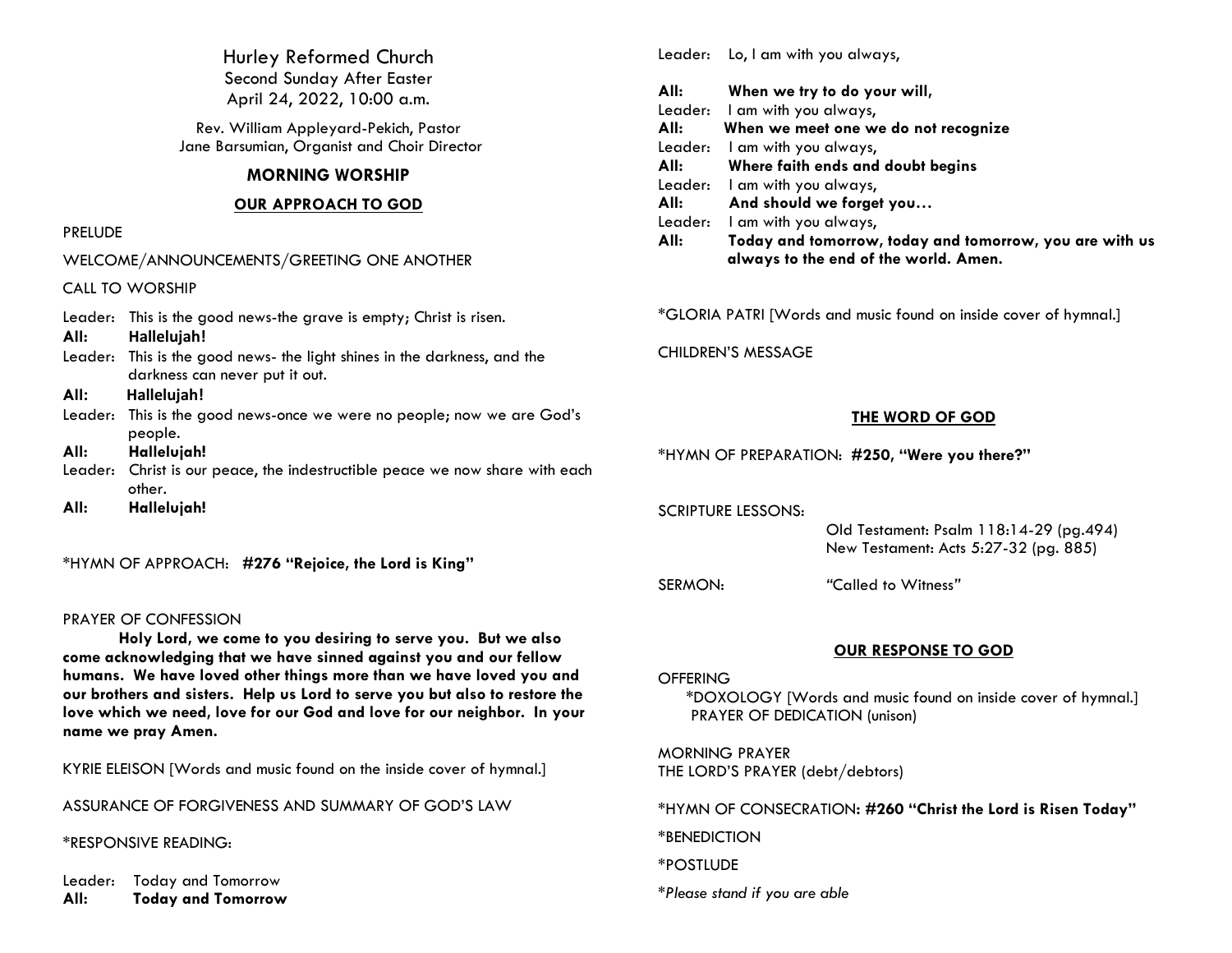## **Welcome to Hurley Reformed Church!**

With joy we welcome your presence among us today. Let the words of the psalmist set the tone of our worship: "Sing praises to the LORD, O you faithful ones, and give thanks to his holy name--joy comes with the morning" (Psalm 30:4-5 NSRV)

**In Person and Zoom Worship** happens at 10am!

**Ushers assisting in the service** are Lisa Longto and Dino Sumerano

**Please join us** in Schadewald Hall after worship for refreshments! Thank you to Ron Chrisey for providing them this week!

**Flowers on the Alter** are our Easter Plants

**Mission of the month-** Peoples Place

### **Reach out to those who need your support in their day to day needs:**

Judy Bell (Terry Gaffken's mom) needs prayers; Shirley Ruth is in Golden Hill; Bev Roosa is at the Terraces at Brookmeade; Fred Horvers is at TenBroeck; Lori Pinkham is in Wingate at Ulster; Anthony DiPietro (son of MaryAnn DiPietro); Marie Dressel. David Giles, Barbara Sartorius in New Hampshire

**Audio recordings** of the weekly sermon are available on our website, HurleyReformedChurch.org.

# **Hurley Reformed Church**

11 Main Street, PO Box 328, Hurley NY 12443 845-331-4121 www.HurleyReformedChurch.org

Hours: T,W,TH,F, 9-2

**Staff**

Rev. William Appleyard-Pekich Tara Lockart- Church Secretary pastor@HurleyReformedChurch.org admin@HurleyReformedChurch.org

Organist/Choir Director – Treasurer – Arlene Cotich Jane Barsumian, M.Ed.

# **Consistory 2022**

Dennis Croswell, *Property & Maintenance* Allan Dumas Christopher Decker, *Finance* Lee Gable Glenn Decker, *Senior Elder* Jeanne Ouenzer Lisa Longto, *Clerk* David Kent, *Youth Ministry* Linda Moon, *Missions* Dino Sumerano, *Worship* Bill Baldinger Robert Kindt, *IT*

# **Elders Deacons**

Rev. Charles E. Stickley, *Pastor Emeritus*

**Stickley Gardens Columbarium . . .** A sacred place of beauty and contemplation. (*Located on the south lawn of the church.)* 

The lone candle on the chancel is our Peace Candle. It represents this church's support for the men and women in military service, and our prayer that one day we will live in a world where their sacrifice is no longer needed.



Hurley Reformed Church Hurley, New York

# The Rev. William Appleyard-Pekich Minister of Word and Sacrament

### *Welcome*

*May the doors of this church be wide enough to receive all who need human love and fellowship, and a Father's care; and narrow enough to shut out all envy and hate.*

### *Enter to Worship Depart to Serve*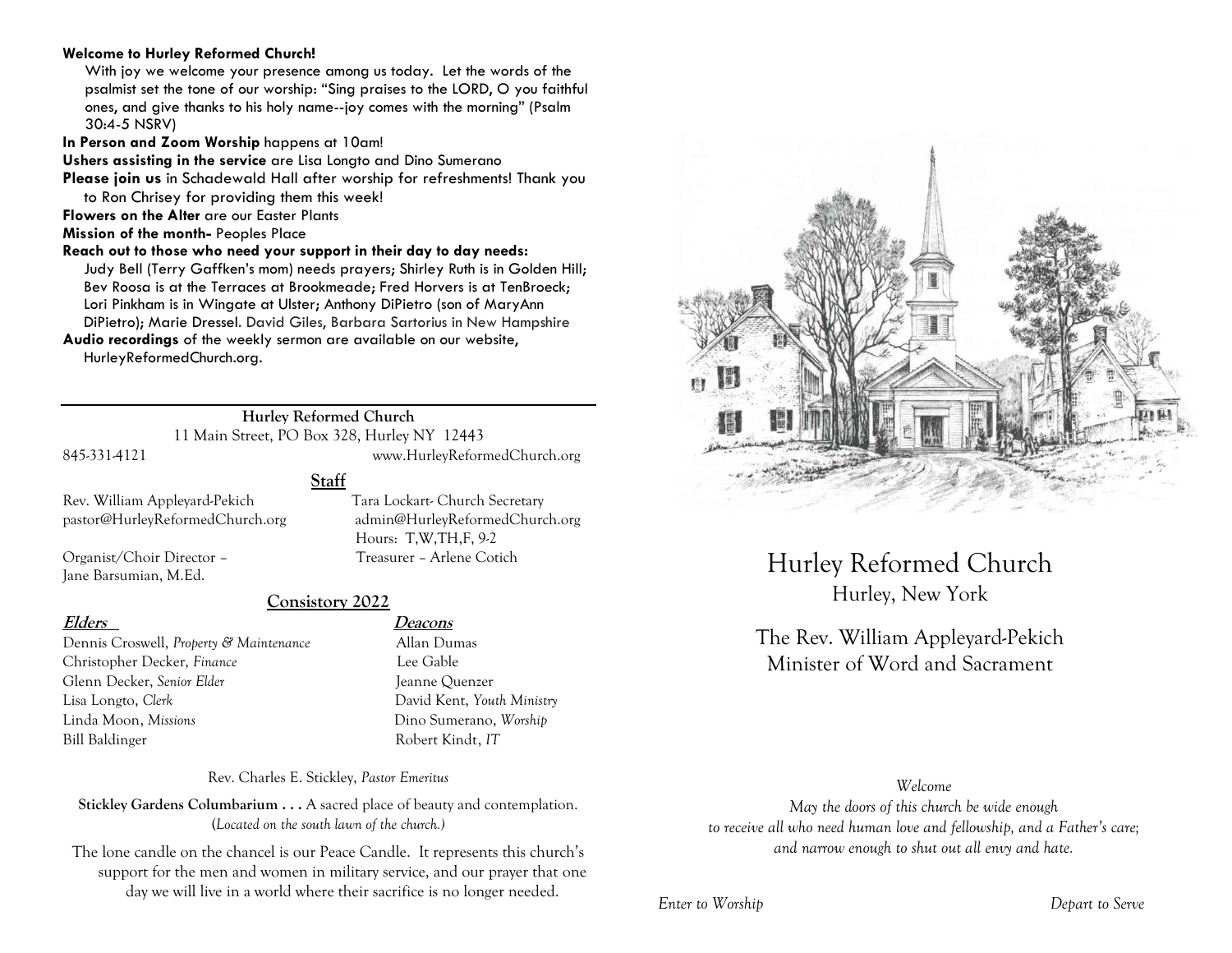# **#276 Rejoice, the Lord is King**

- 1. Rejoice, the Lord is King; Your Lord and King adore! Rejoice, give thanks, and sing, And triumph evermore; Lift up your heart; Lift up your voice! Rejoice; again I say: rejoice!
- 2. Jesus, the Savior, reigns, The God of truth and love. When He had purged our stains, He took His seat above. Lift up your heart; lift up your voice! Rejoice; again I say: rejoice!
- 3. His kingdom cannot fail; He rules o'er earth and Heav'n. The keys of death and hell Are to our Jesus giv'n. Lift up your heart; lift up your voice! Rejoice; again I say: rejoice!
- 4. Rejoice in glorious hope! Our Lord, the Judge, shall come And take His servants up To their eternal home. Lift up your heart; lift up your voice! Rejoice; again I say: rejoice!

# **#250 Were you there?**

Were you there when they crucified my Lord? Were you there when they crucified my Lord? Oh, sometimes it causes me to tremble, tremble, tremble! Were you there when they crucified my Lord?

Were you there when they nailed Him to a tree? Were you there when they nailed Him to a tree? Oh, sometimes it causes me to tremble, tremble, tremble! Were you there when they nailed Him to a tree?

Were you there when they laid Him in the tomb? Were you there when they laid Him in the tomb? Oh, sometimes it causes me to tremble, tremble, tremble! Were you there when they laid Him in the tomb?

Were you there when He rose up from the dead? Were you there when He rose up from the dead? Oh, sometimes I feel like shouting glory, glory, glory! Were you there when He rose up from the dead?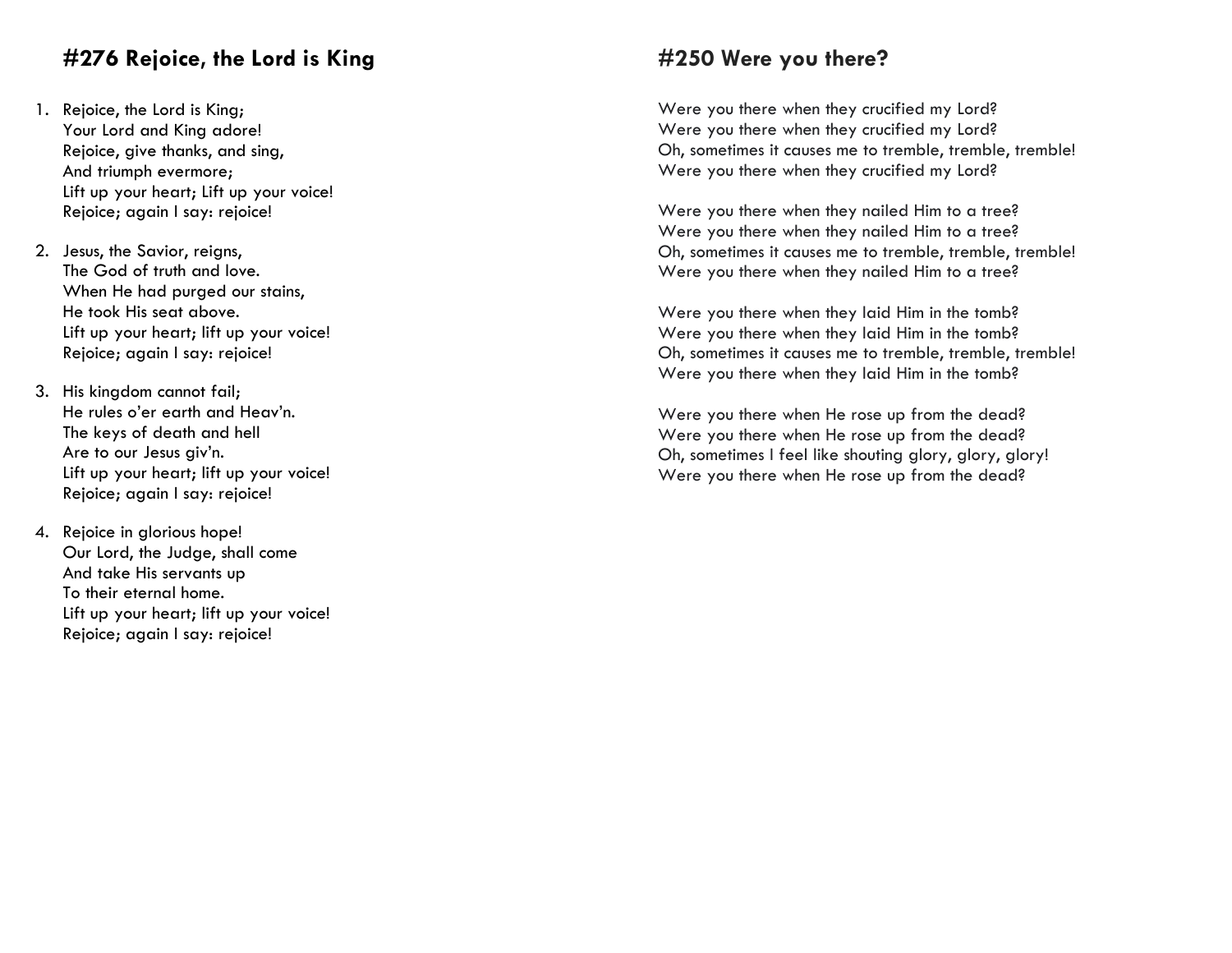# **# 260 Christ the Lord is Risen Today**

- 1. Christ the Lord is ris'n today, Alleluia! Sons of men and angels say: Alleluia! Raise your joys and triumphs high. Alleluia! Sing, ye heav'ns, and earth, reply: Alleluia!
- 2. Lives again our glorious King. Alleluia! Where, O death, is now thy sting? Alleluia! Dying once, He all doth save. Alleluia! Where thy victory, O grave? Alleluia!
- 3. Love's redeeming work is done. Alleluia! Fought the fight, the battle won, Alleluia! Death in vain forbids Him rise, Alleluia! Christ has opened paradise. Alleluia!
- 4. Soar we now where Christ has led. Alleluia! Foll'wing our exalted Head. Alleluia! Made like Him, like Him we rise. Alleluia! Ours the cross, the grave, the skies. Alleluia!